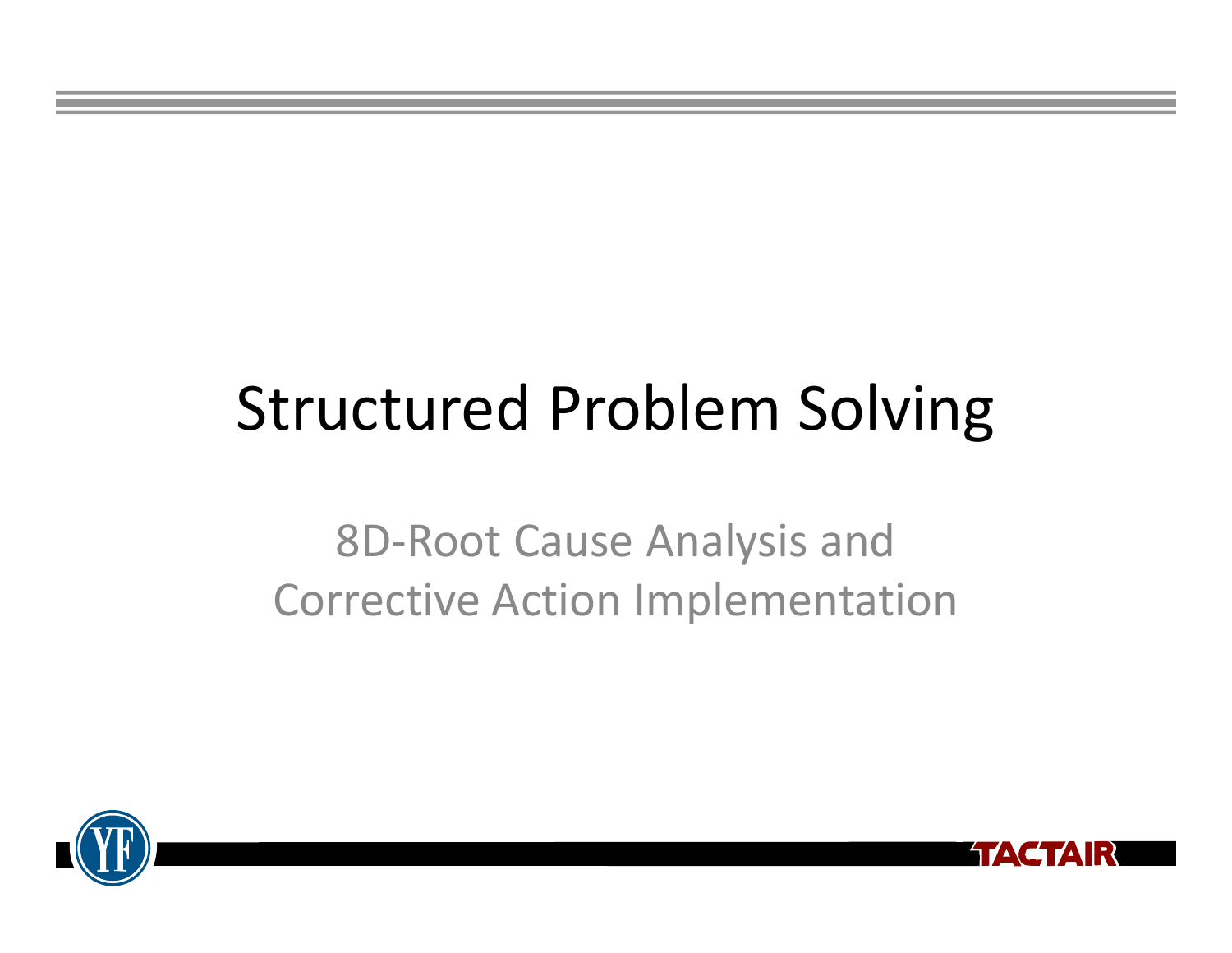

# At Young & Franklin and Tactair Fluid Controls, our mission is to prevent problems and continually improve through the involvement of all suppliers.



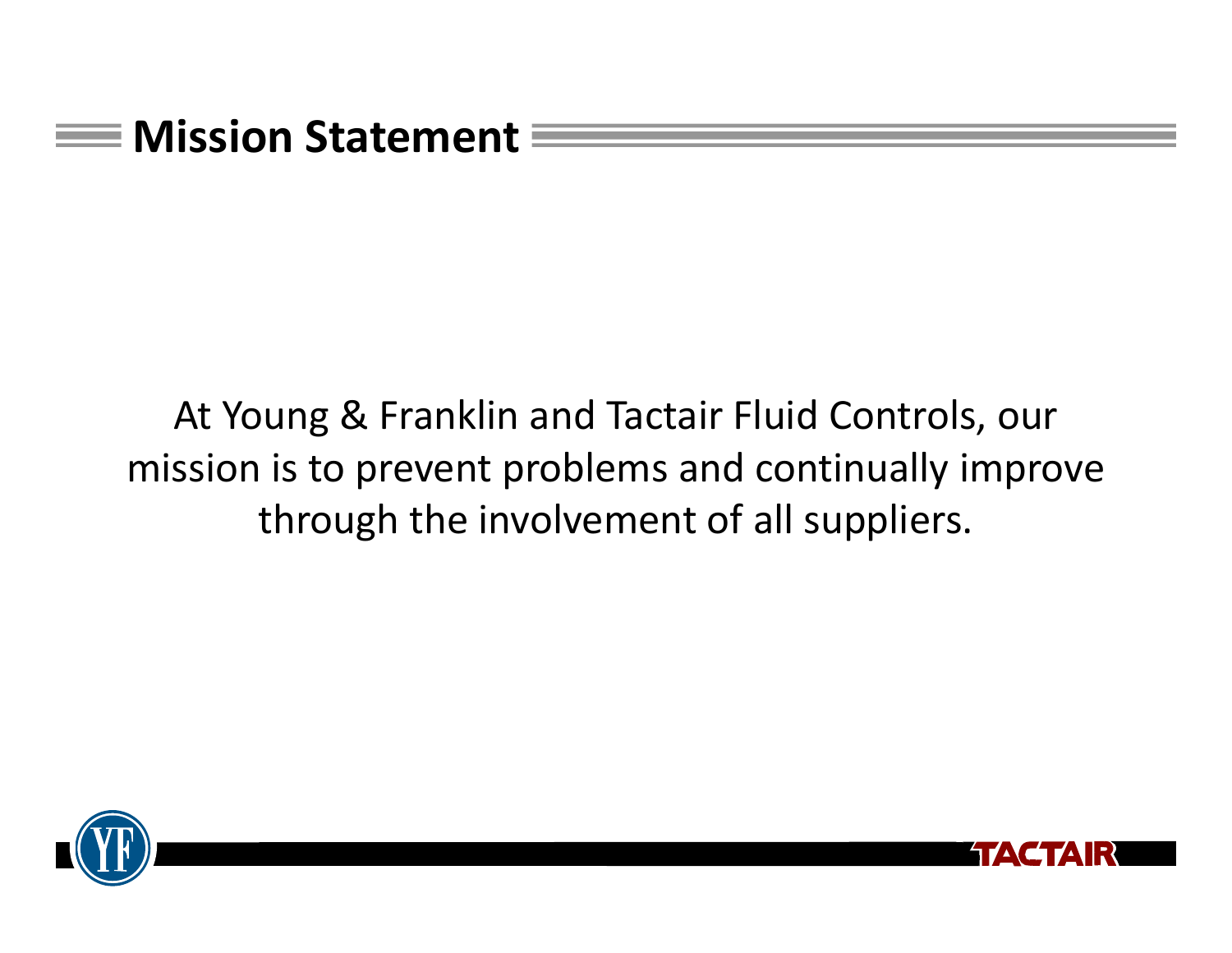We have developed the following training document to explain our expectations for corrective actions and give guidelines to ensure corrective actions are robust.

*This document is for reference only and does not supersede official communication.*



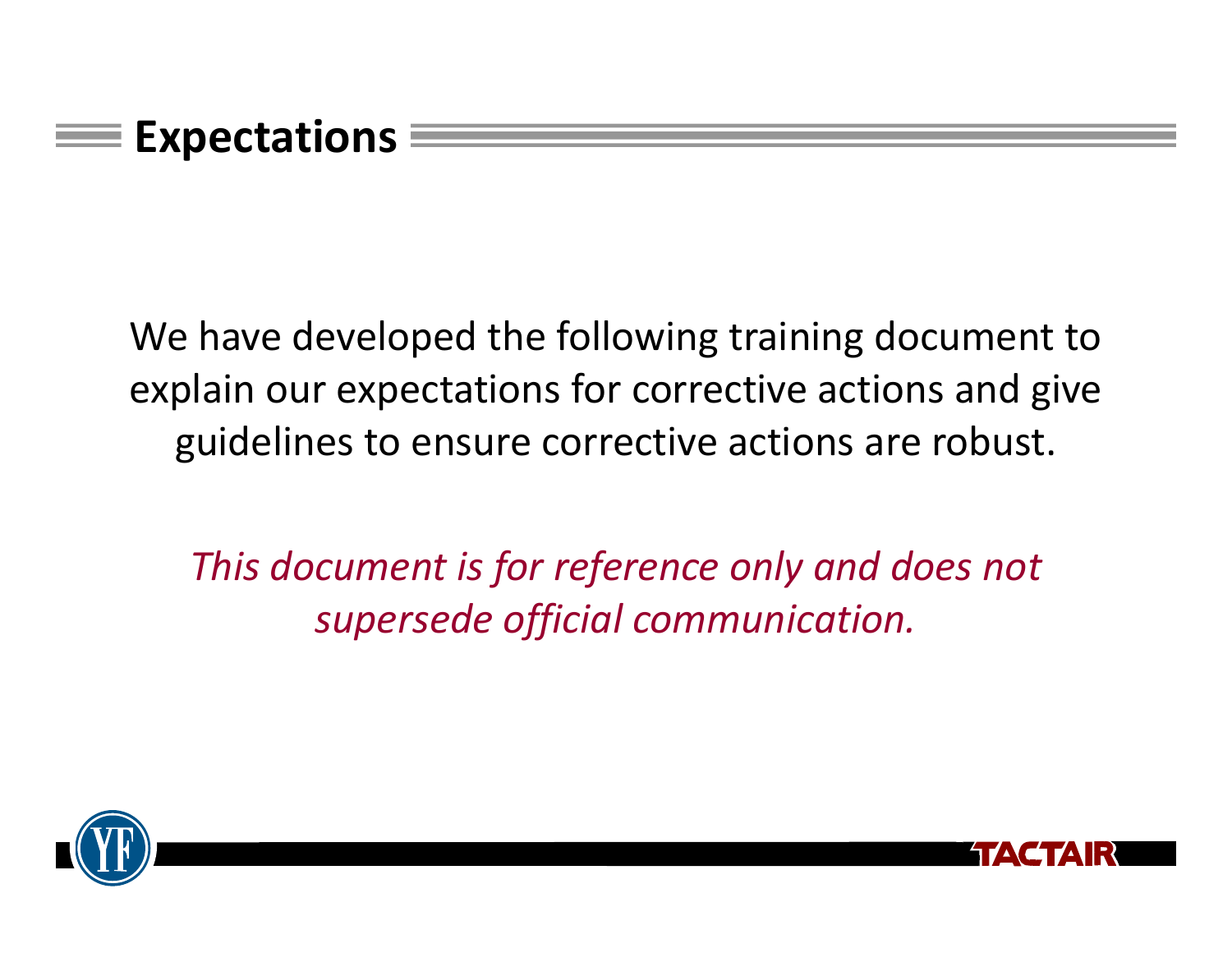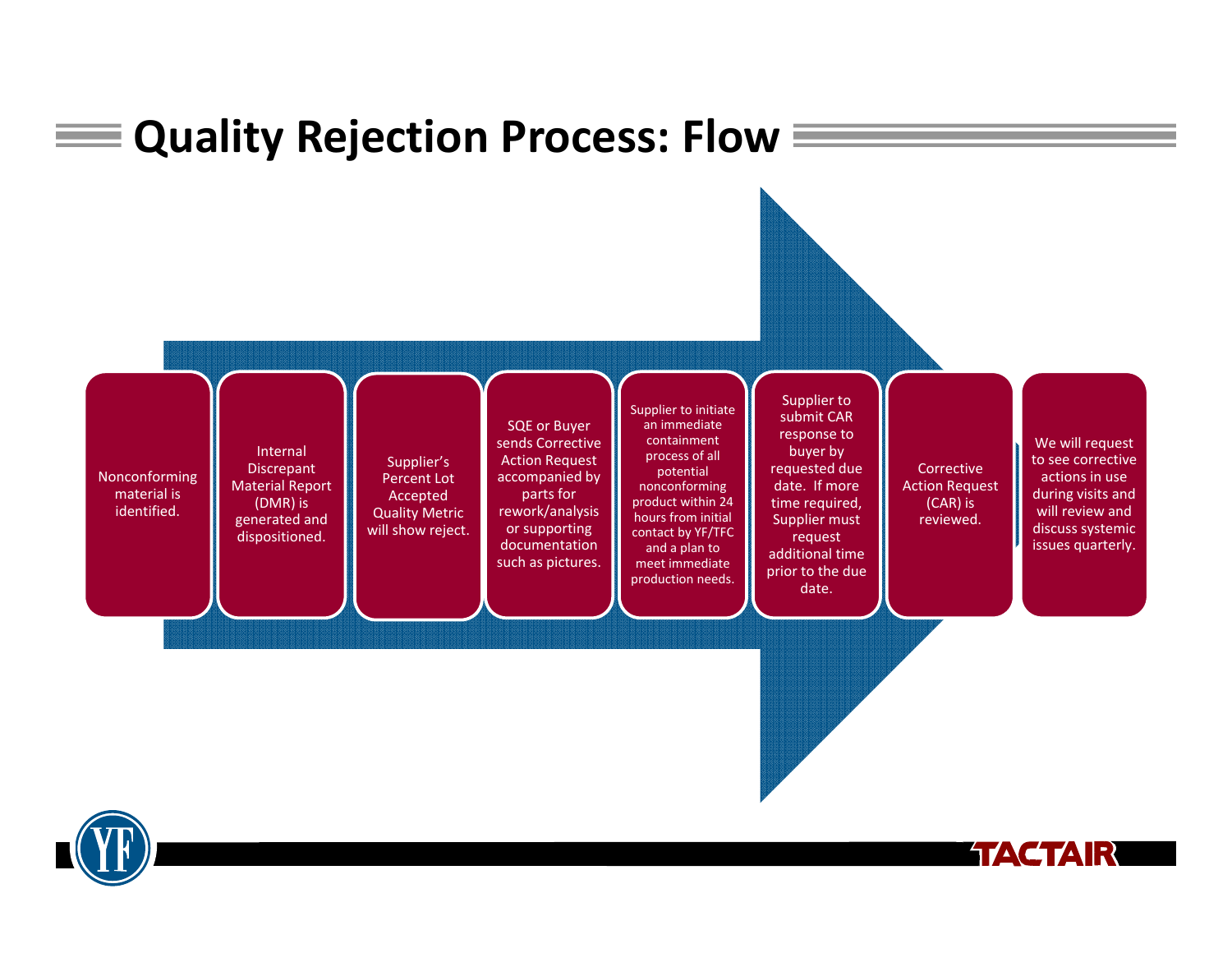# **Quality Rejection Process: Accounting**

*Accounting pays for accepted parts only.*

# **Receiving Inspection Rejections**

- •• Parts returned without payment
- $\bullet$ • Line item added to the PO for repair/replacement
- $\bullet$ ● Re-invoice and payment issued after acceptance of parts

# **Manufacturing, Assembly & Testing Rejections**

- Parts returned as Y&F/Tactair‐owned material
- Vendor Quality purchase order (VQxxxxx) for repair/rework/replacement
- • No invoicing required unless returned for credit and then a Debit Memo will be issue

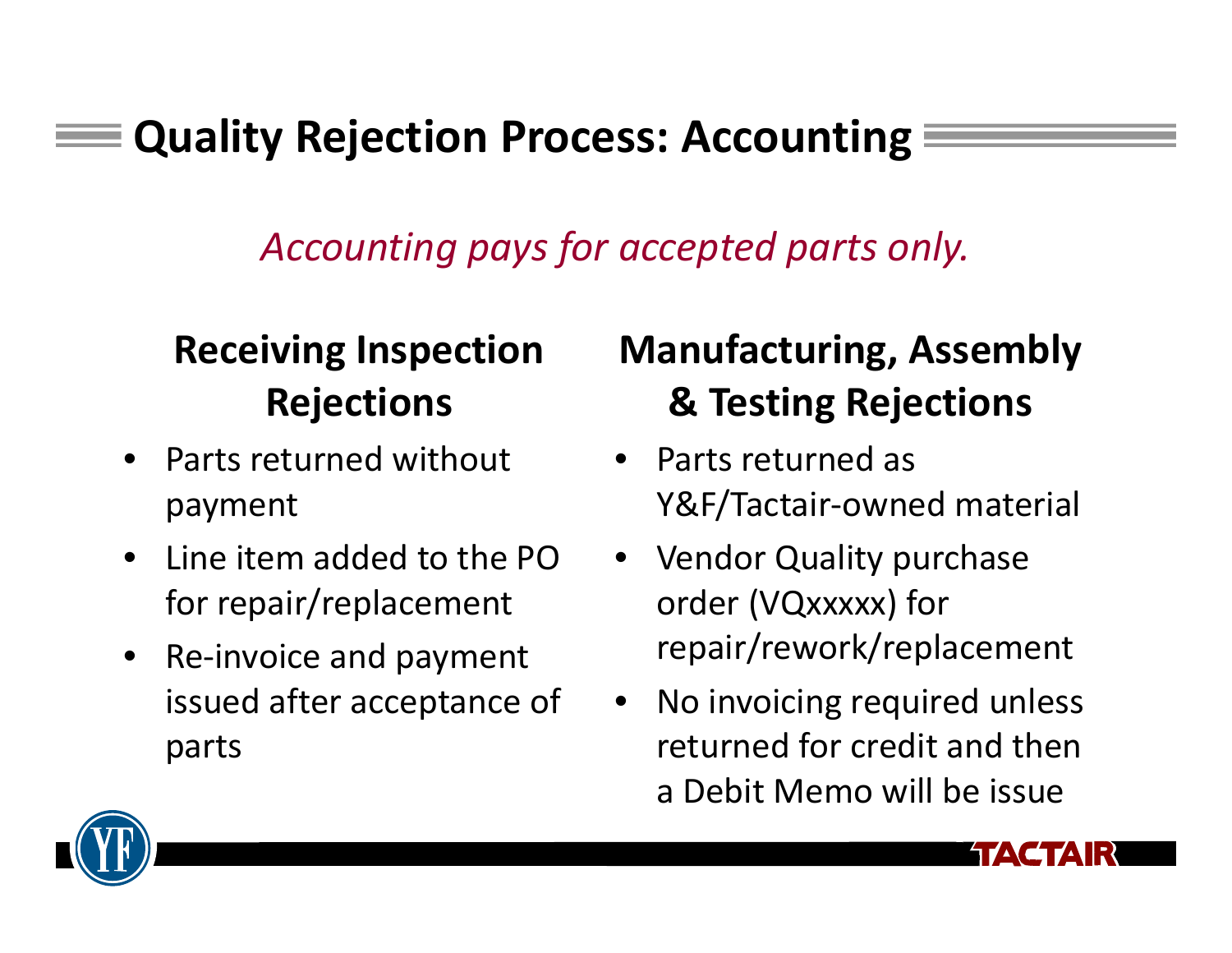# **Quality Rejection Process: Communication**

- Your Buyer is your Point of Contact.
- You will receive <sup>a</sup> CAR Letter from your buyer.
- Please submit your response directly to your buyer via email attachment.
- Contact a Supplier Quality Engineer (SQE) with questions or requests for additional information.
- Copy your buyer on **ALL** communication.



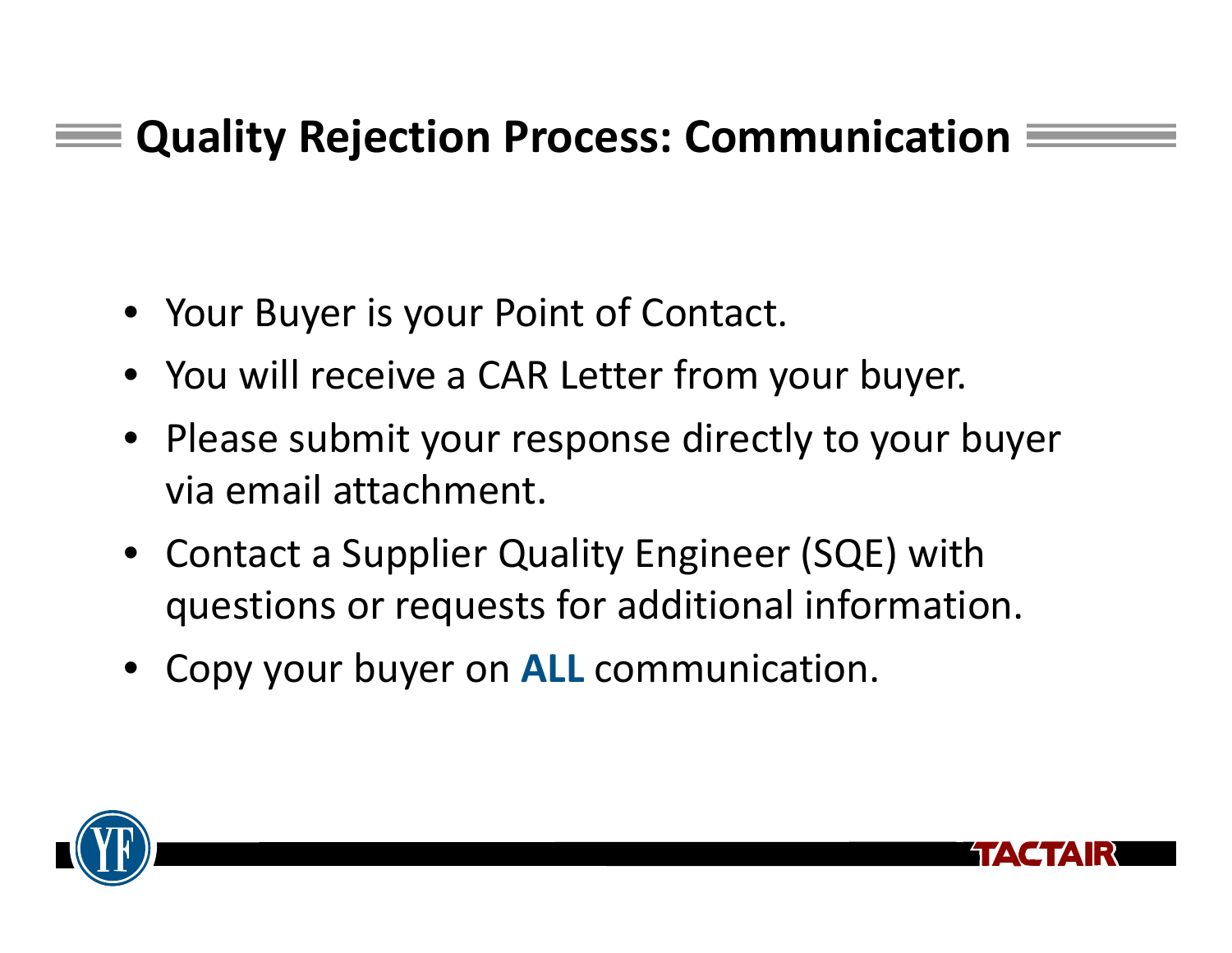# **Quality Rejection Process: CAR Form**

- Use our form unless your internal system requires use of your own.
- Ensure your response addresses all sections of theGlobal 8D Process, regardless of what form is used.
- Our form is posted in Adobe and Word format at:
	- www.yf.com
	- www.tactair.com
- • Respond electronically, if possible.

| <b>Supplier Name &amp; Address:</b>                                                                                                                                                         |            |           |              | For Supplier Training see www.yf.com or www.tactair.com Corrective Actions will be validated by YF/Tactair Supplier Quality on next Supplier visit | <b>CAR Date of Issue:</b> |                                                 |
|---------------------------------------------------------------------------------------------------------------------------------------------------------------------------------------------|------------|-----------|--------------|----------------------------------------------------------------------------------------------------------------------------------------------------|---------------------------|-------------------------------------------------|
|                                                                                                                                                                                             |            |           |              |                                                                                                                                                    |                           |                                                 |
| <b>Reply To:</b>                                                                                                                                                                            |            |           |              |                                                                                                                                                    | <b>CAR DUE DATE:</b>      |                                                 |
| Supplier e-mail(s):                                                                                                                                                                         |            |           |              |                                                                                                                                                    |                           |                                                 |
| <b>Part Number/Description:</b>                                                                                                                                                             |            |           |              |                                                                                                                                                    |                           |                                                 |
| PO Number:                                                                                                                                                                                  | PO Line #: | PO Lot #: | PO Line Qty: | QTY Defective:                                                                                                                                     | YF/TFC QAR#:              |                                                 |
| (D1) Problem Statement / Non Conformance Description: Specific detailed explanation                                                                                                         |            |           |              |                                                                                                                                                    |                           |                                                 |
| YF/TFC Notes from QAR:<br>(D2) Form a Cross Functional Team: Names, positions, phone numbers, email, indicate team leader                                                                   |            |           |              |                                                                                                                                                    |                           |                                                 |
| (D3) Containment Actions/Interim Corrective Action: Protect VF/TFC from non-conforming parts and support our production                                                                     |            |           |              |                                                                                                                                                    |                           |                                                 |
| (D4) Root Cause: Why made?                                                                                                                                                                  |            |           |              | <b>Root Cause: How escaped?</b>                                                                                                                    |                           | Completion<br>Date:                             |
| (D5) Permanent Corrective Action (PCA): Provide objective evidence                                                                                                                          |            |           |              |                                                                                                                                                    |                           | <b>Completion</b><br>Date:                      |
| (D6) Validation: Does your PCA prevent the issue?                                                                                                                                           |            |           |              |                                                                                                                                                    |                           | <b>Completion</b><br><b>Date:</b>               |
| (D7) Verification: How will you ensure that this fix will be permanent and continuous? Include read across to all other similar parts and processes<br>that could have this potential issue |            |           |              |                                                                                                                                                    |                           | Date:                                           |
| (D8) Congratulate Your Team: Thank you for proactively resolving this issue, capture "Lessons Learned"                                                                                      |            |           |              |                                                                                                                                                    |                           | <b>Completion</b><br><b>Completion</b><br>Date: |



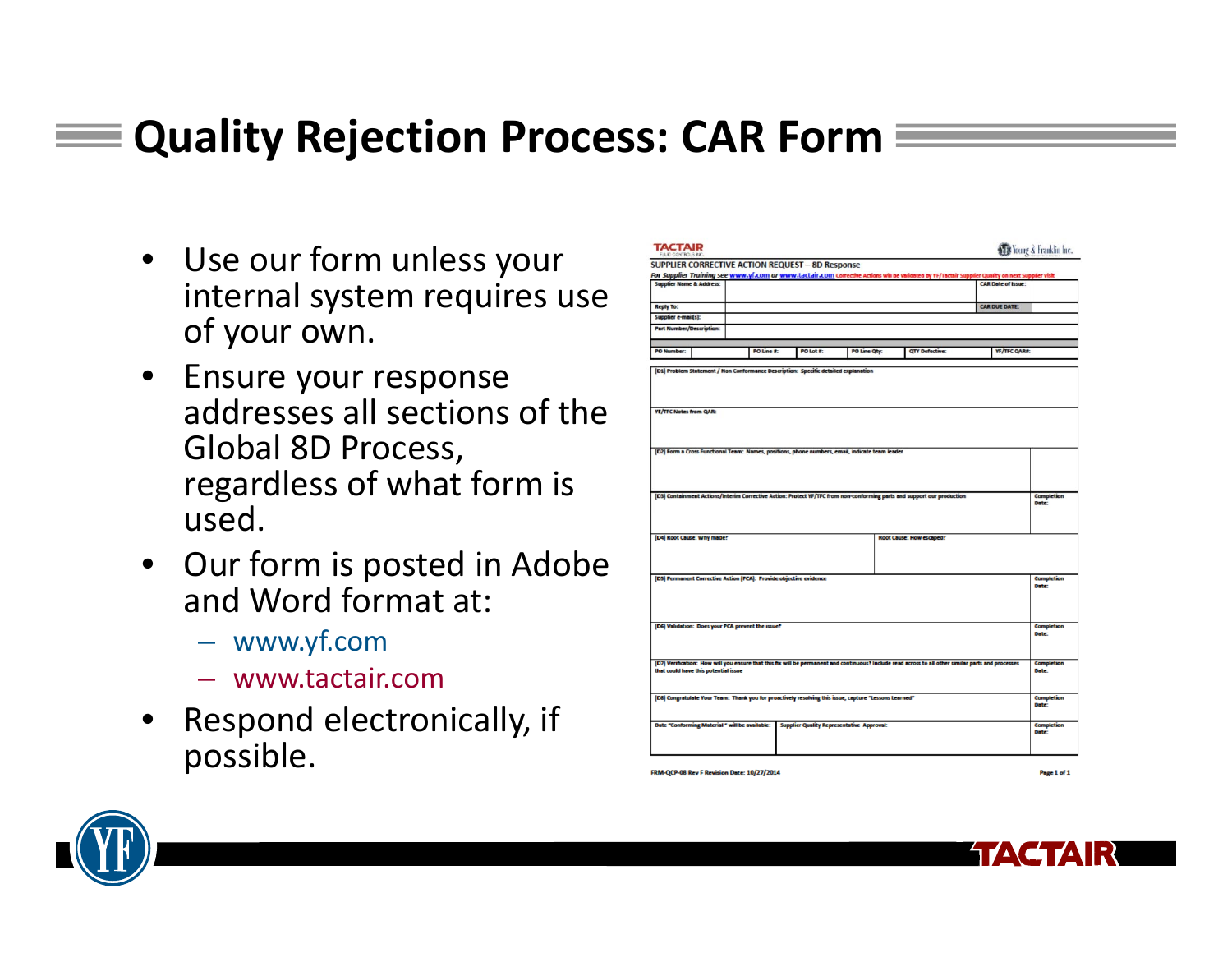## **Global 8D Tutorial**

Basic problem solving and communication:

The next few slides detail our expectations for <sup>a</sup> process/data driven problem solving approach.

If you require assistance, please contact the buyer or SQE at Tactair Fluid Controls or Young & Franklin.



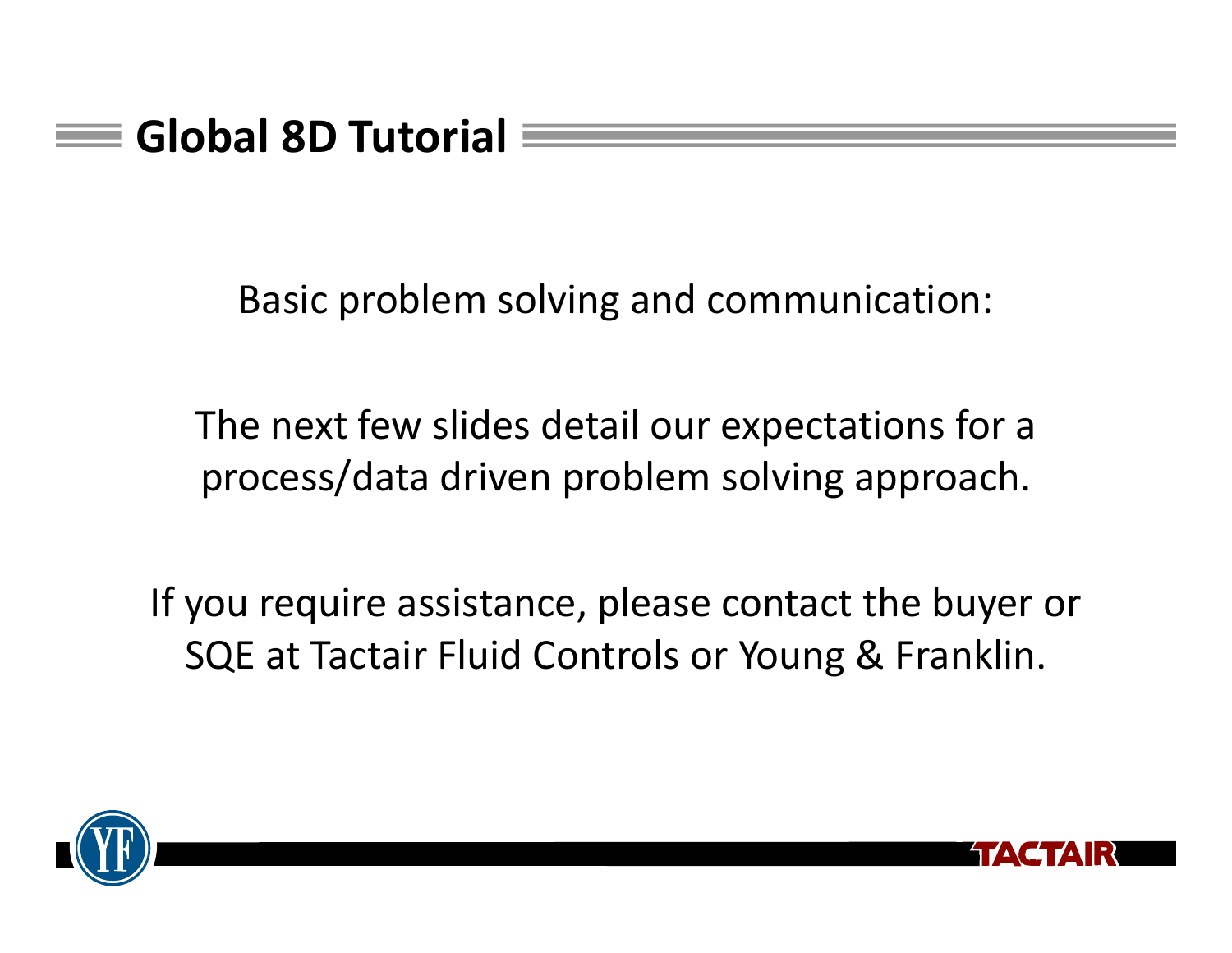# **Containment**

- Stop production and look.
	- – $-$  Do you see this problem in your plant?
		- Ask the employees if this problem has ever occurred?
		- Sample parts, verify your process, check your records and stock.
	- Contain *all* stock.
		- Is there danger of shipping contaminated stock?
		- Sort backwards from the shipping dock to where the issue occurred.
			- Verify that all parts meet the drawing specifications.
	- Communicate the results!
		- Let us know what you found.
		- Help us determine the magnitude of the problem.
		- $\bullet$ Do we have to make <sup>a</sup> disclosure to our Customers?
		- Use <sup>a</sup> data driven process.



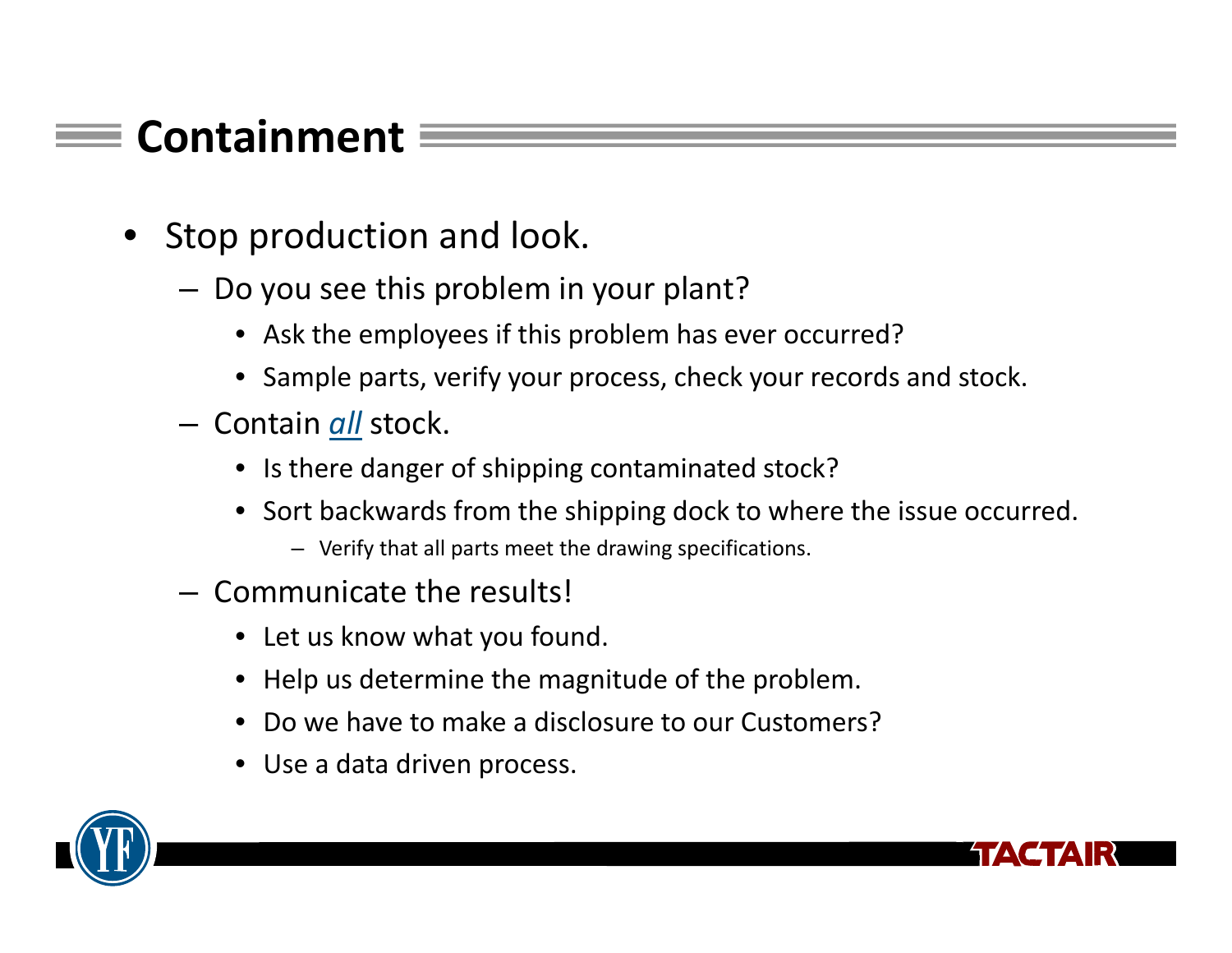# **24 Hour Response Communication**

- You will have **24 hours** from initial notification to contain the nonconforming issue:
	- – $-$  Recognition of the issue?
	- How many parts are in transit that might be non‐ conforming?
	- How many non‐conforming parts do you have at your facility?
	- Do we have measurement correlation?
	- How many total parts at your facility?
	- How are non‐conforming parts identified?
	- $-$  Discuss next steps.



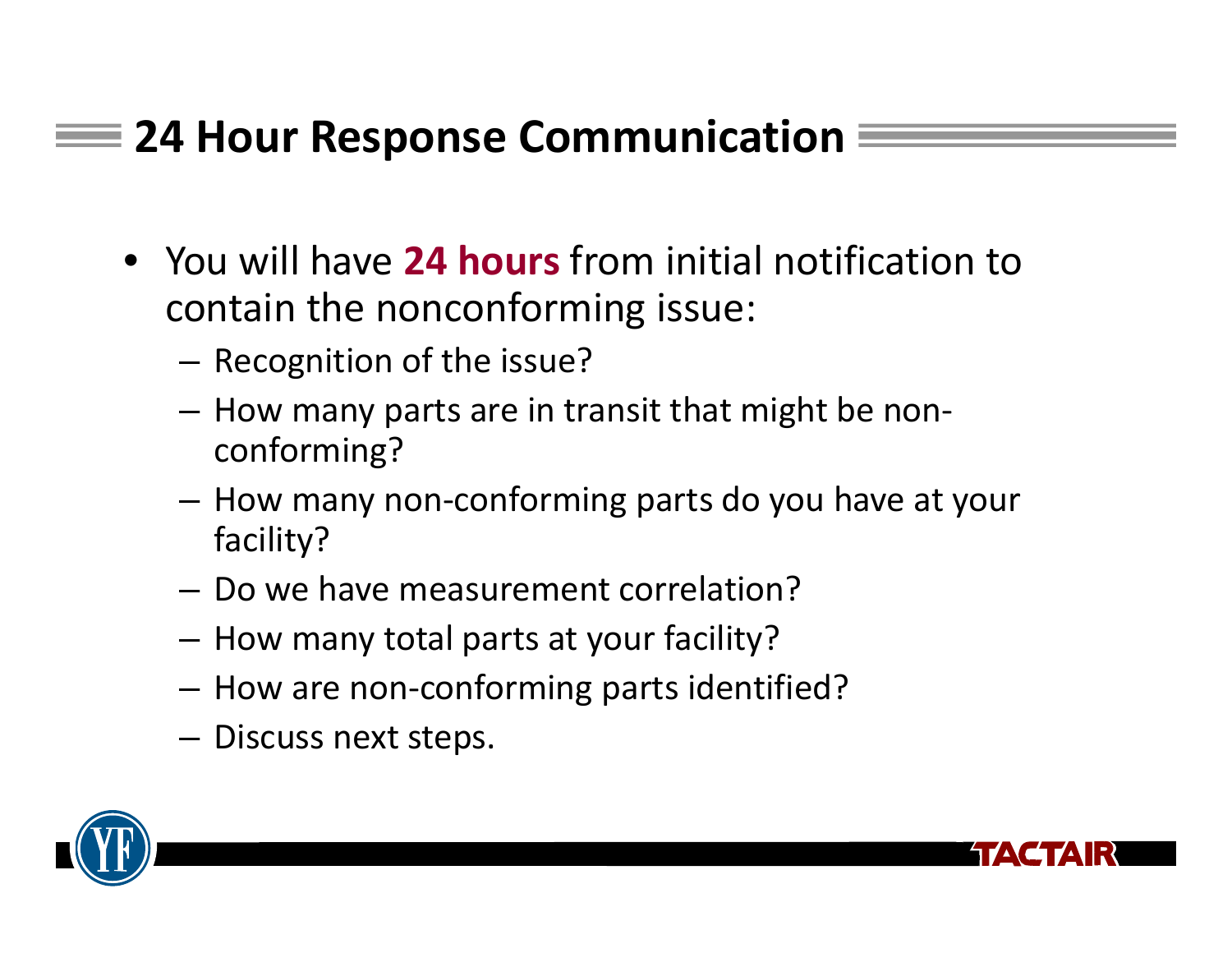## **Data Driven Process**

- Structured Problem Solving
	- – $-$  Have you identified the real problem?
	- –— Did you contain it?
	- What's the root cause?
	- – $-$  Did you validate it?
	- – $-$  Do you have a fix?
	- – $-$  Did you verify the fix?
	- – $-$  Do you have a plan to monitor the fix?
	- – $-$  Do any other parts run through this process?
	- – $-$  Have the sub-tier or processors been notified?
- What ever process you use, it must be <sup>a</sup> formal approach.



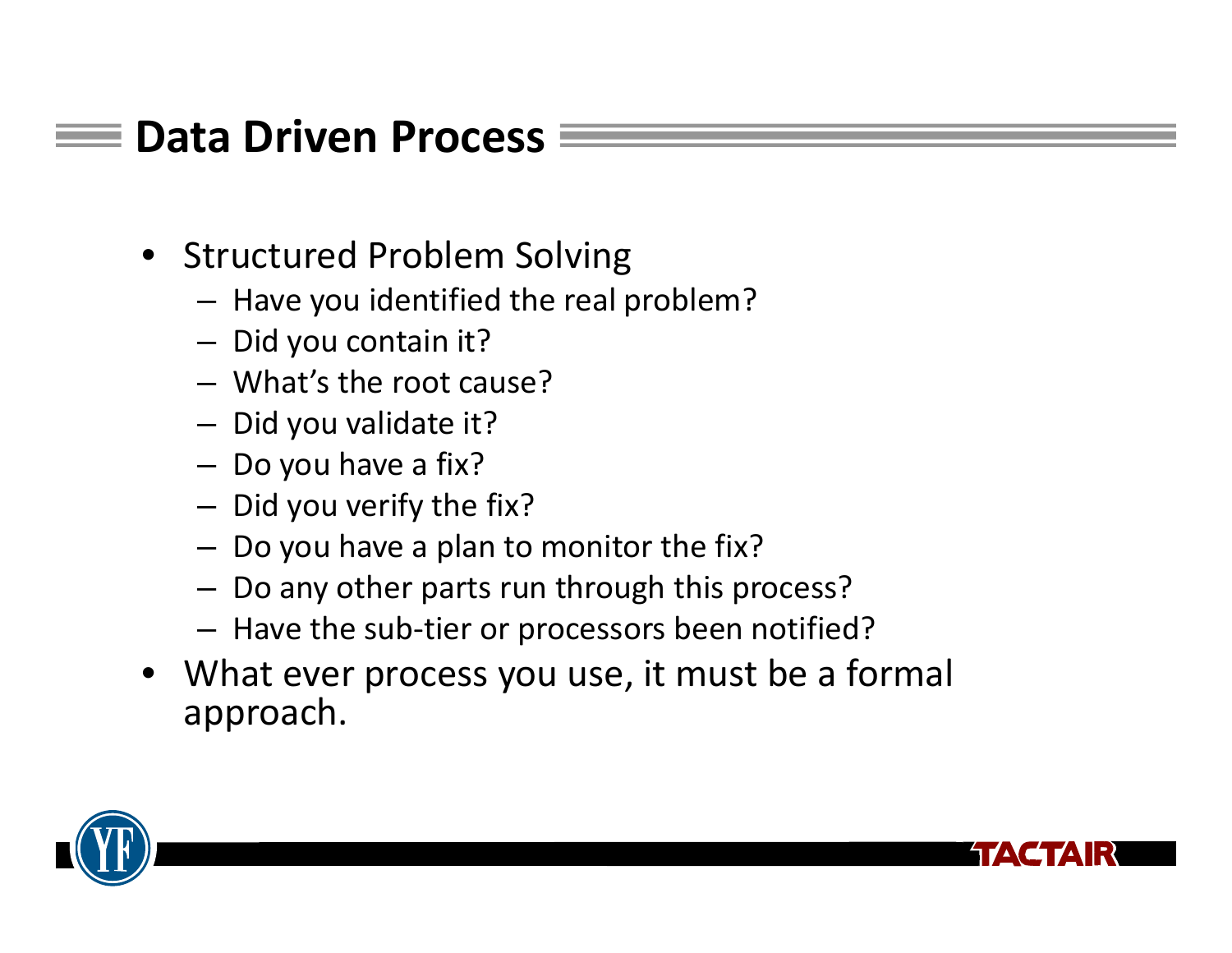### **Data Driven Process**

YF/TFC's standard is the Global 8D Process.

- You can use whatever format you want to determine root cause:
	- 8D
	- 7 Step
	- 5 Why
	- PDCA (Plan, Do, Check, Act)
	- DMAIC Process (Define, Measure, Analyze, Improve, Control)



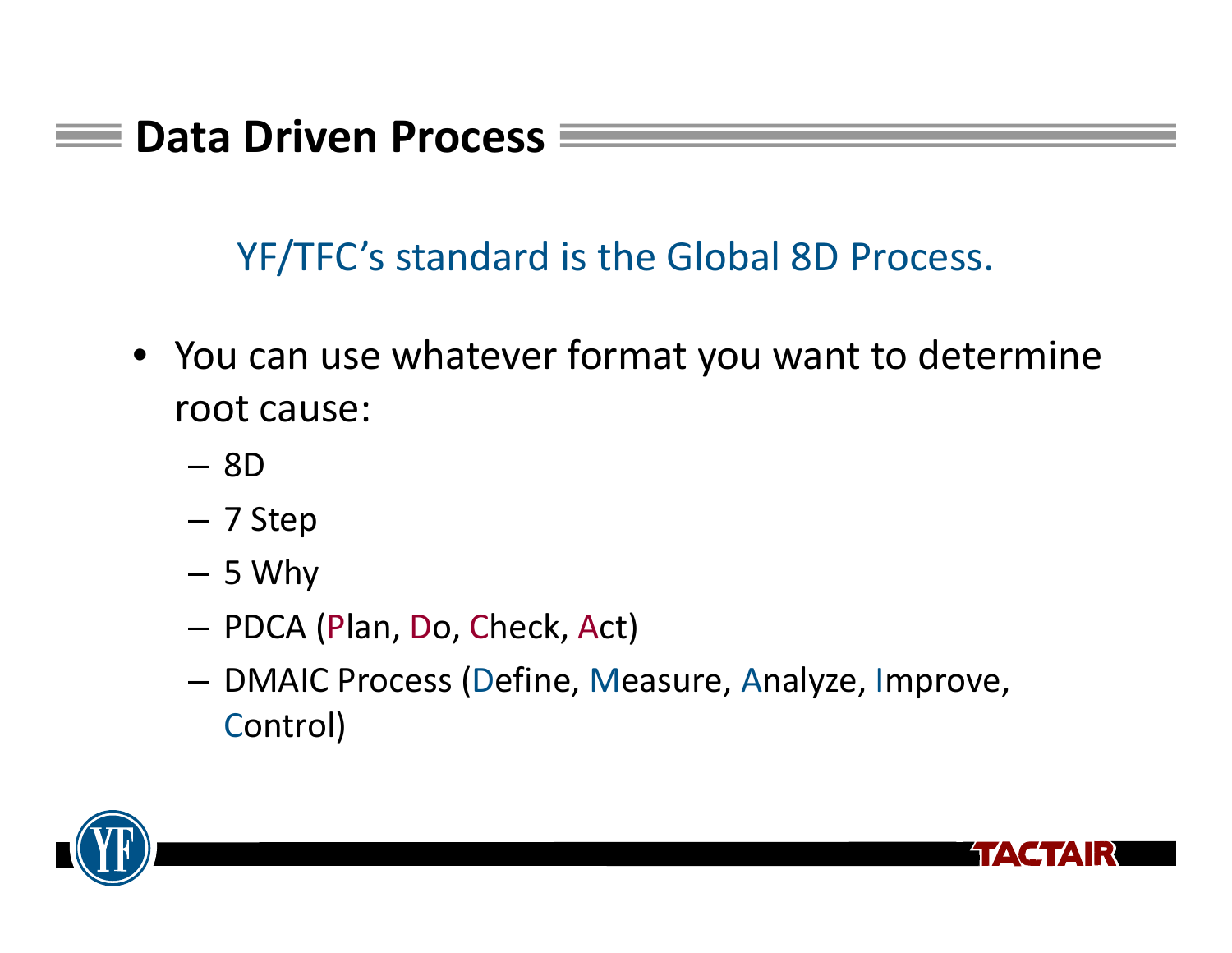



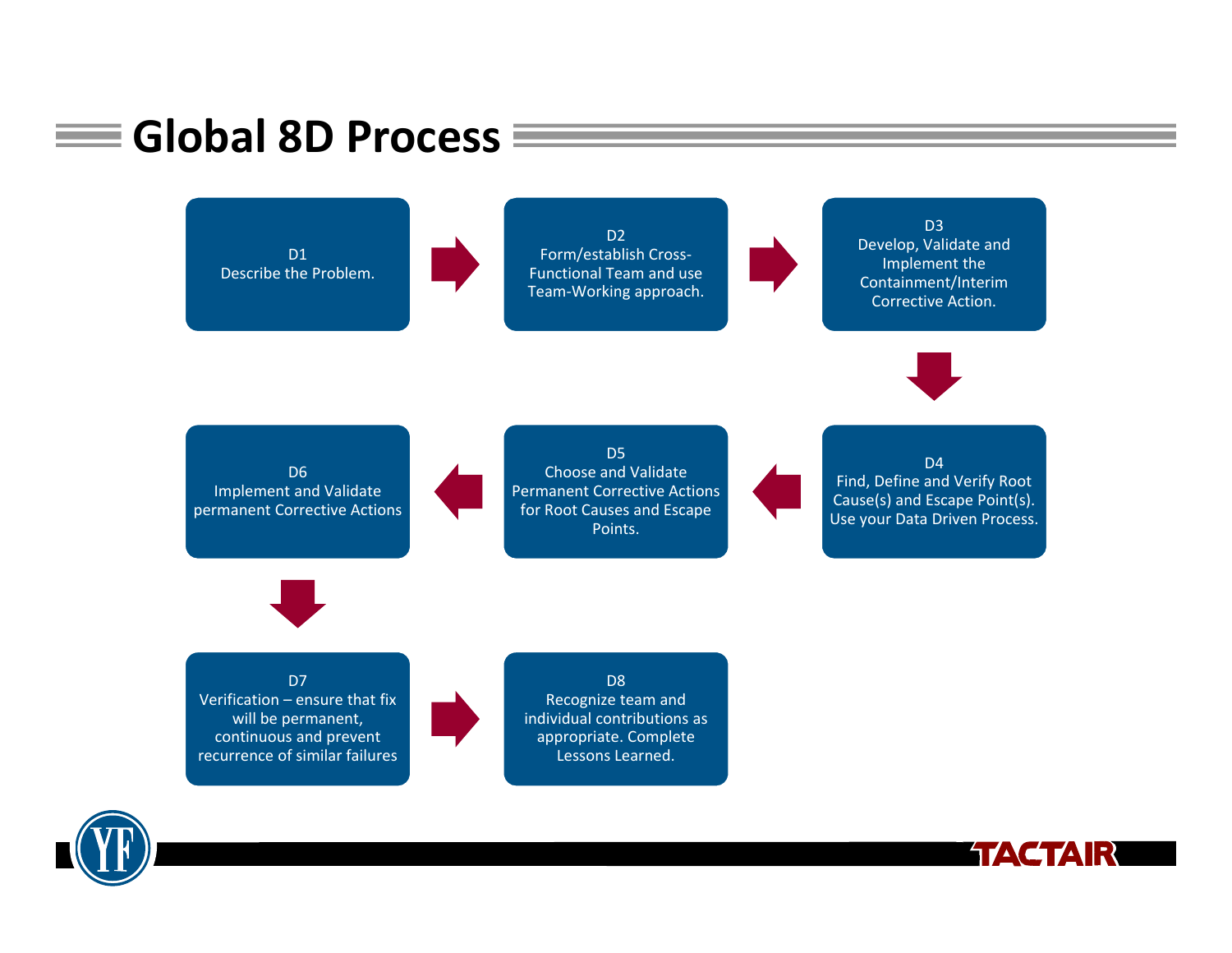#### D1: Problem Statement

- $-$  Detailed description of why the part is unacceptable.
- $\hbox{--}$  If the problem description differs from the customer or supplier definition, both shall be recorded and identified accordingly.
- –What is the print specification?
- $-$  Did we have a print violation?
- $-$  Boundary samples? (for visual, sensory defects)
- Reference to customer/industry standard?
- $-$  Have you answered: What? Where? When? How Much/Many?



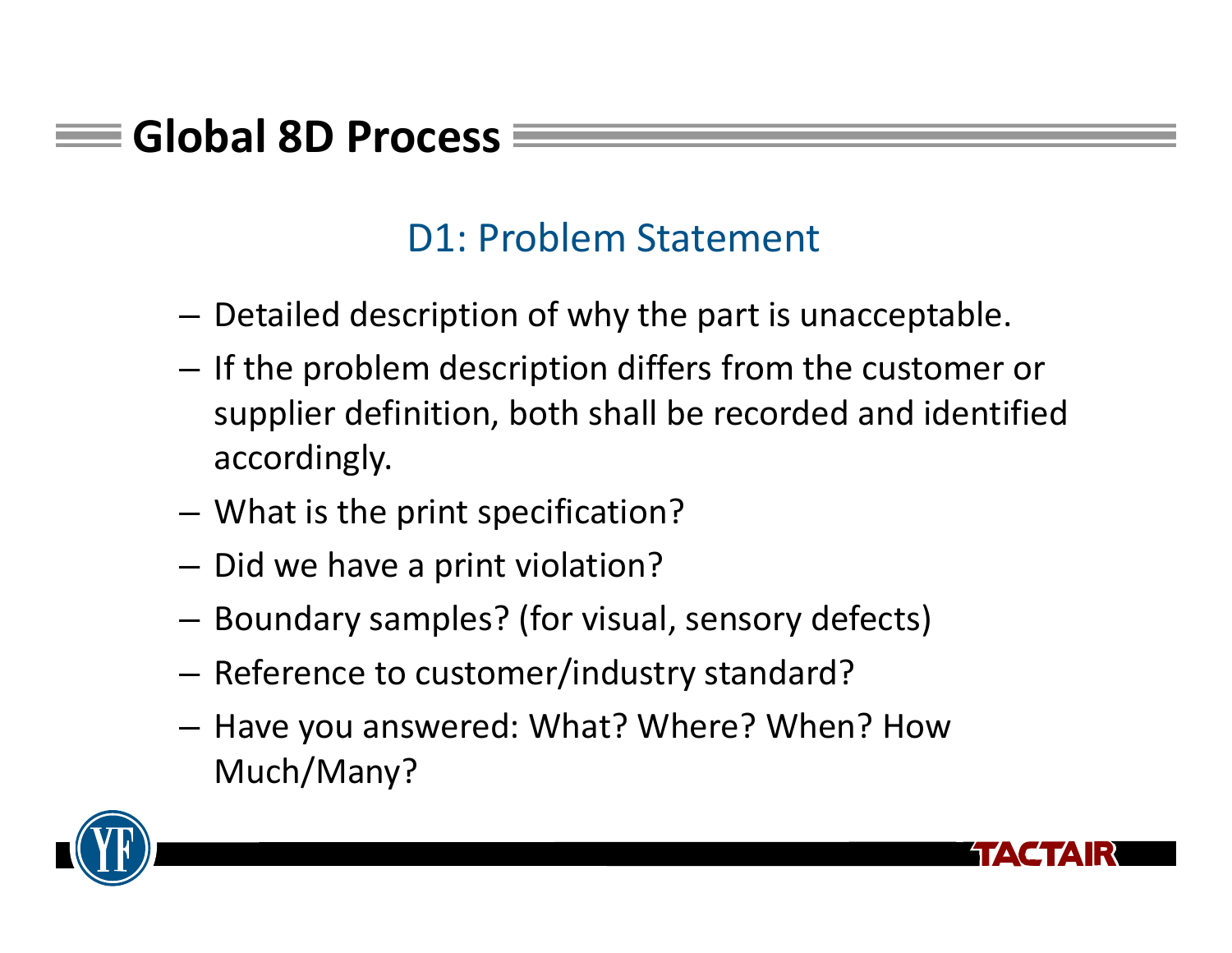#### D2: Form <sup>a</sup> Cross‐Functional Team

- Not a team of one!
- A cross‐functional team.
- Team members should be appropriate to the problem you want to solve.
- A Team Leader is "assigned to" each corrective action.



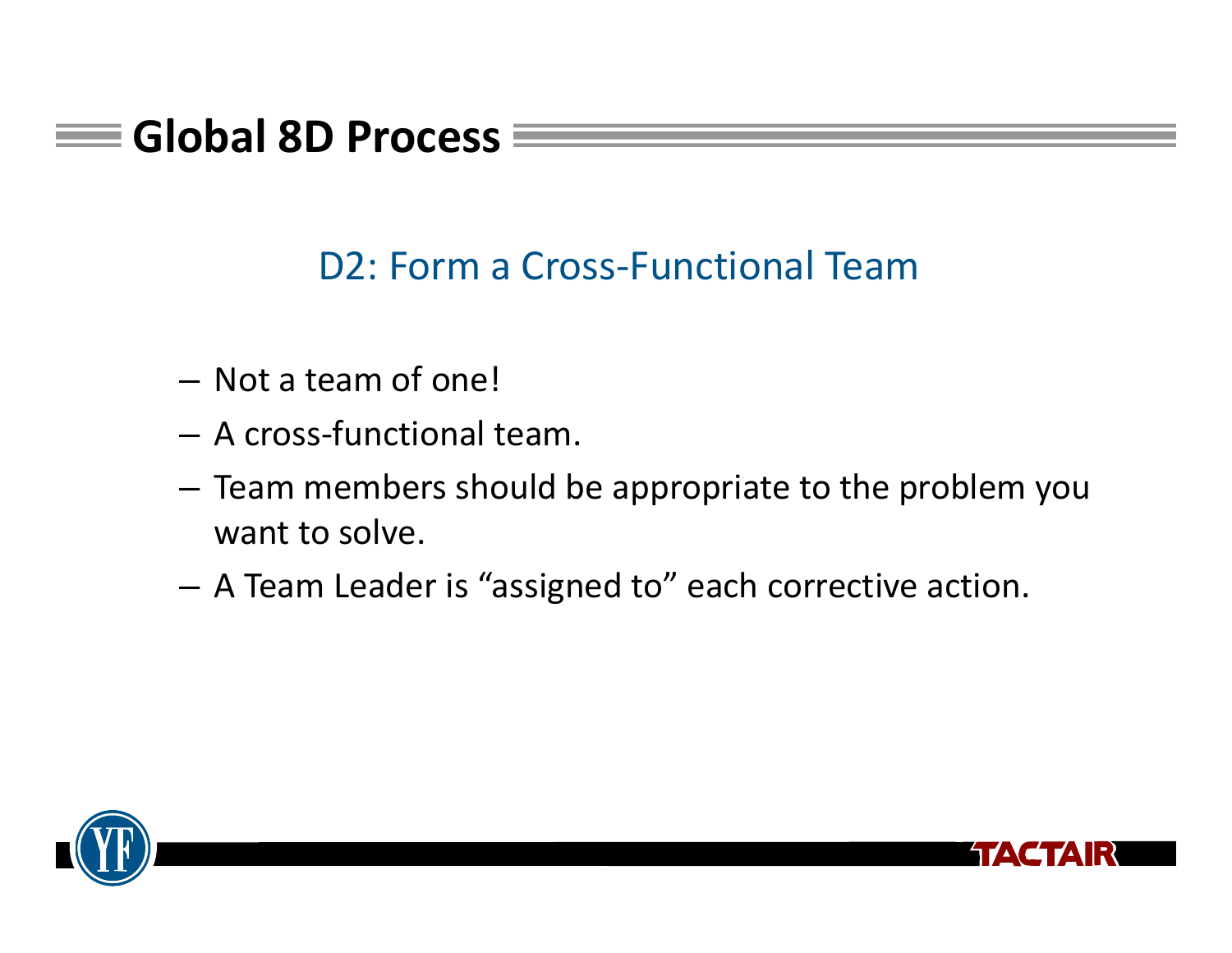#### D3: Containment/Interim Corrective Action

- Use your Containment Tools from slide 10.
- Use 24 hour Response Tool Questions from slide 11.
- $-$  Don't keep shipping suspect stock unless special authorizations are made to accept stock in the non‐ conforming condition via the SDWR form.
- No verbal confirmation, this communication must be in writing as <sup>a</sup> P.O. amendment.
- Can parts be reworked at TFC/YF or at your facility, or do they need to be replaced?
- $-$  Develop a plan to meet immediate production needs.



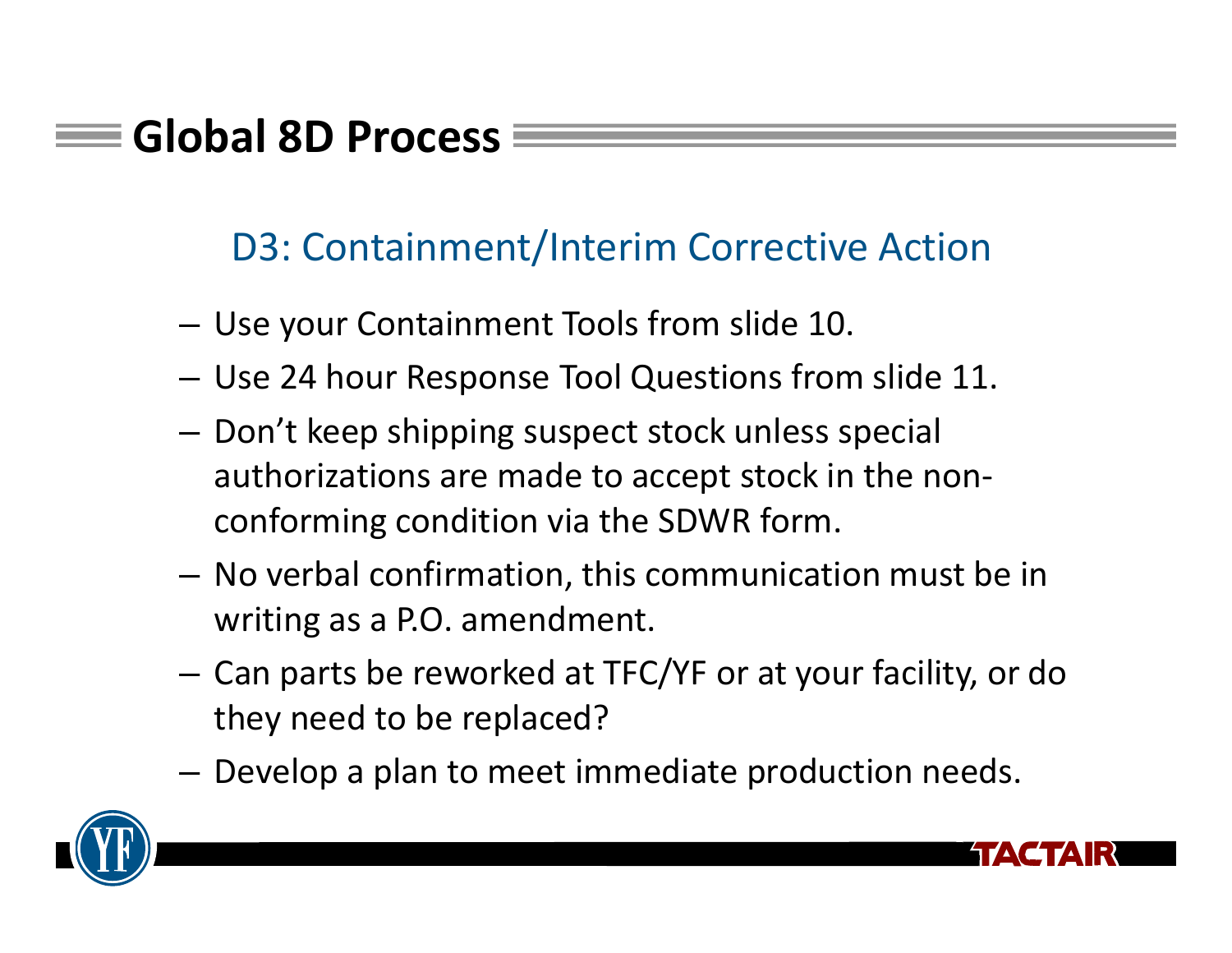#### D4: Root Cause: Why Made and How Escaped?

- There are at least three root cause levels:
	- The specific root cause(s) that resulted in the problem. *Why Made?*
	- The systemic root cause the design or manufacturing system that allowed the specific root cause(s) to occur. *Why Made?*
	- The root cause that allowed defect(s) to escape. *How Escaped?*
- – What has changed? (machine, material, method, personnel, supplier, instructions, shift, print, etc.).
- – $-$  Can you turn the problem on and off? Can you create the condition and remove the condition by adjusting the defined root cause(s)?
- – $-$  Have you verified root cause(s) with data?
- – $-$  Did you use a data driven process such as 5 Whys & 5 Hows?



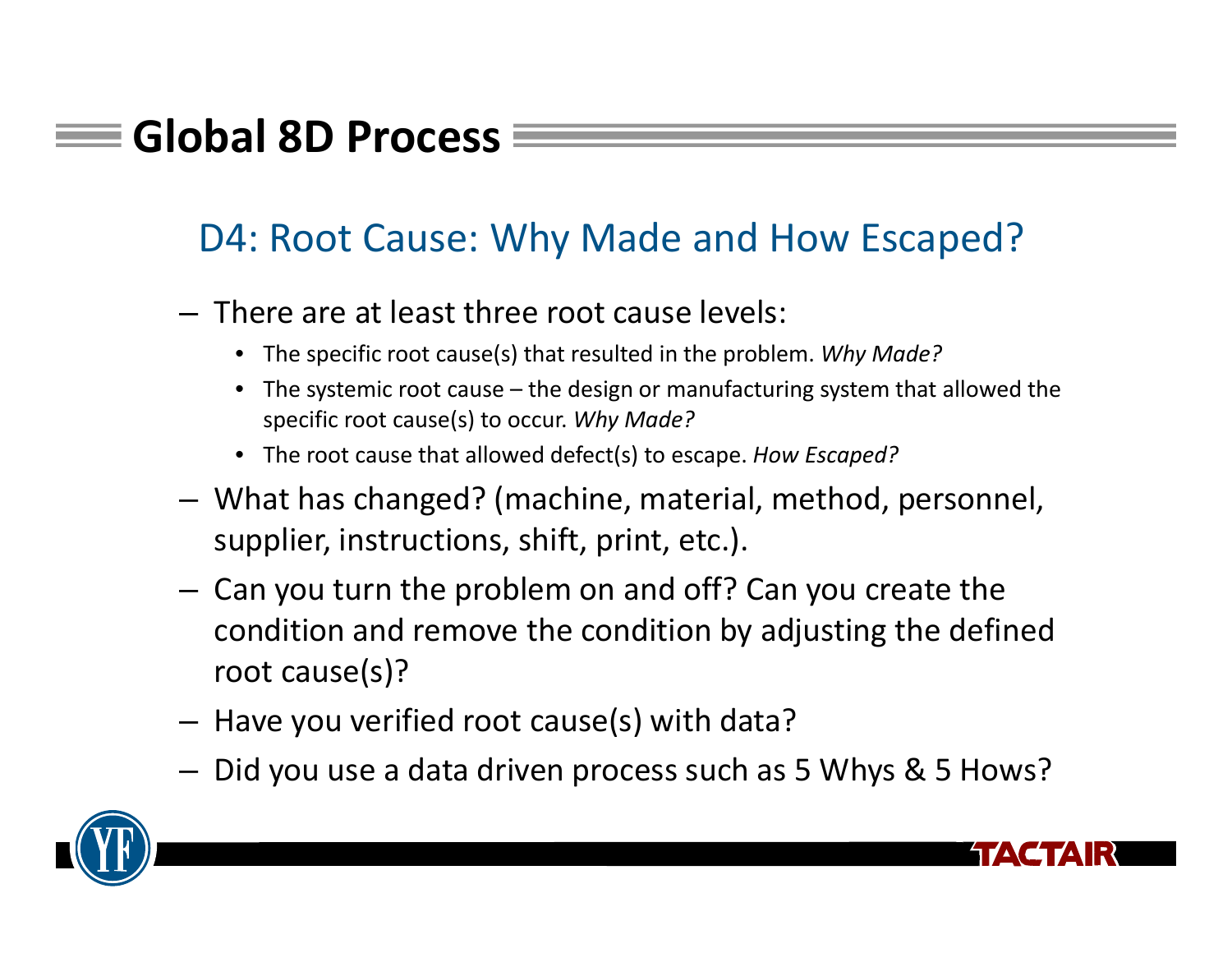# **Root Cause: Operator Error**

## YF/TFC does not accept "Operator Error" as a root cause.

- 5 categories to focus on when you think "Operator Error" is the root cause:
	- Work Station Layout
	- Ergonomics
	- Documentation and Training
	- Tools and Machine/Equipment Assist
	- Cognitive and Attention or Perception



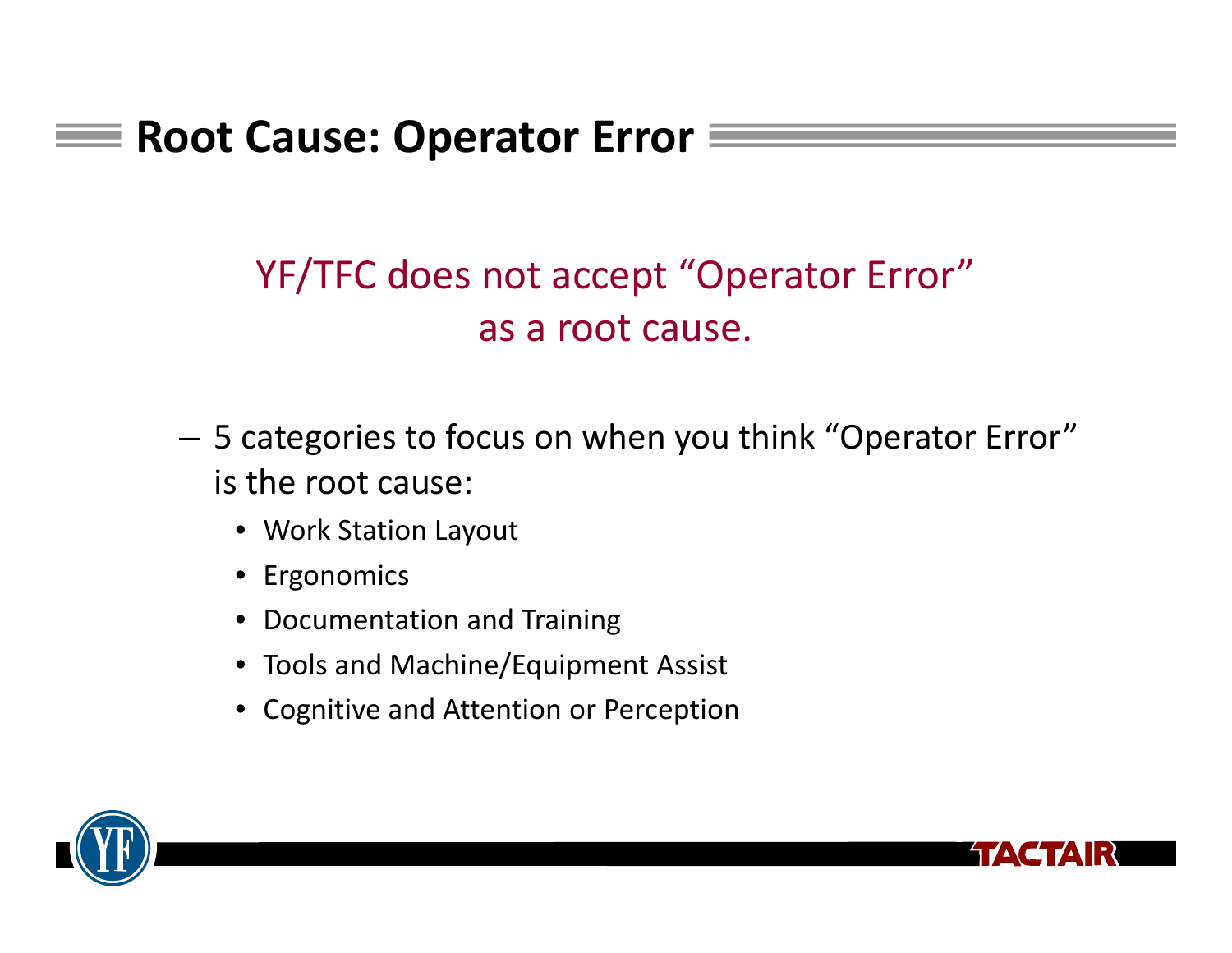#### D5: Permanent Corrective Action

- $-$  Did we fix the problem?
- Do we have resources to correct the issue?
- $-$  Did we contain parts until the issue was resolved?
- Did we test the fix?
- Does our customer agree with the solution?
- What are short term and long term changes to permanently fix the issue?
- Updated documentation should include:
	- Travelers
	- •Prints, drawings, or sketches
	- Inspection data



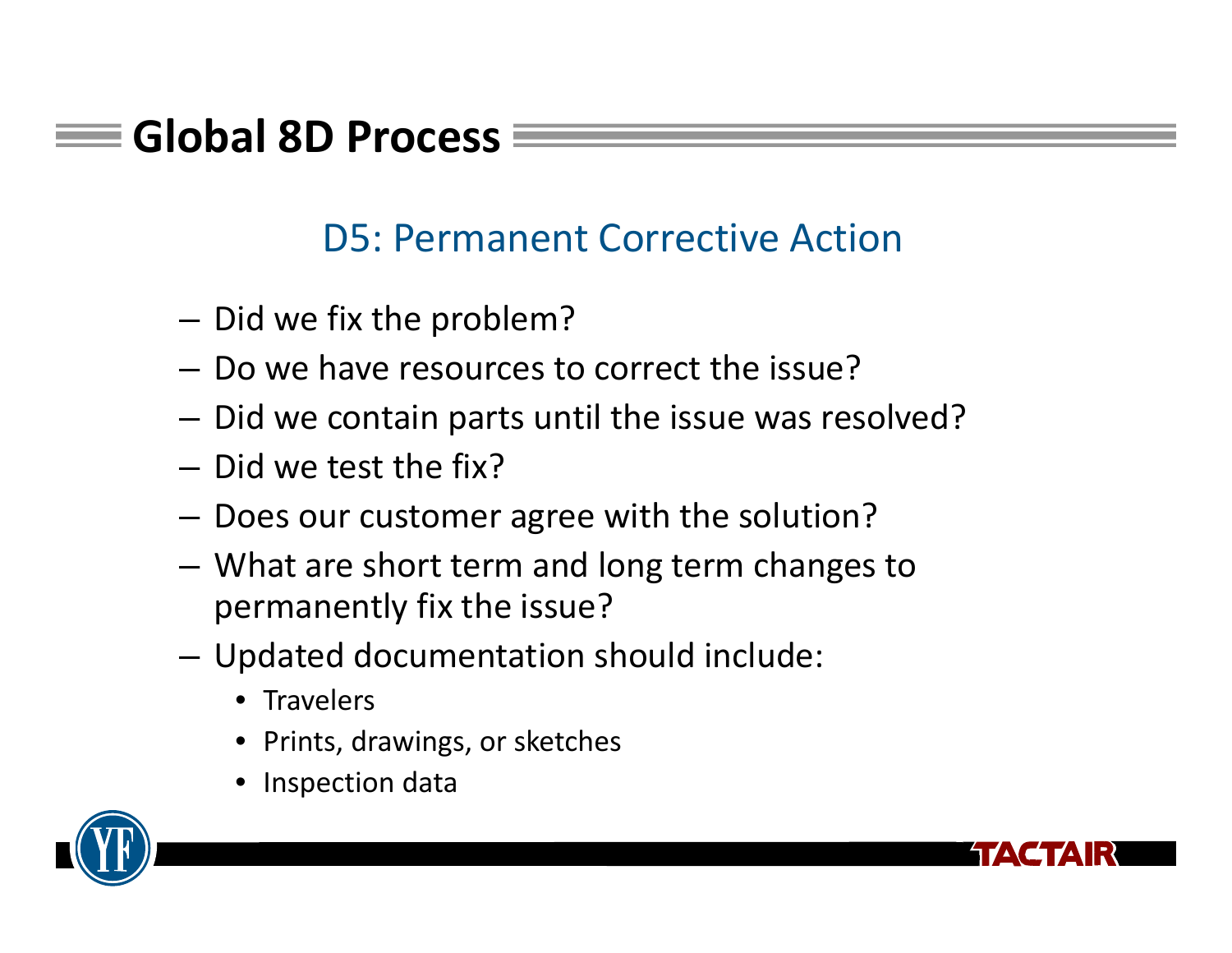#### D6: Validate if your Corrective Action Works

- $-$  Did you test or validate your fix?
- $-$  Did you run trial parts through the system?
- – $-$  Have you used data to test your fix?
- $-$  Prove that you have identified the correct root cause(s) and that the permanent corrective action taken will fix the problem forever.
- $-$  Define the validation plan (error proofing, capability study, statistical analysis, sorting activity, and/or experimentation).
- – $-$  Establish a clean point by lot number, serial number and date.



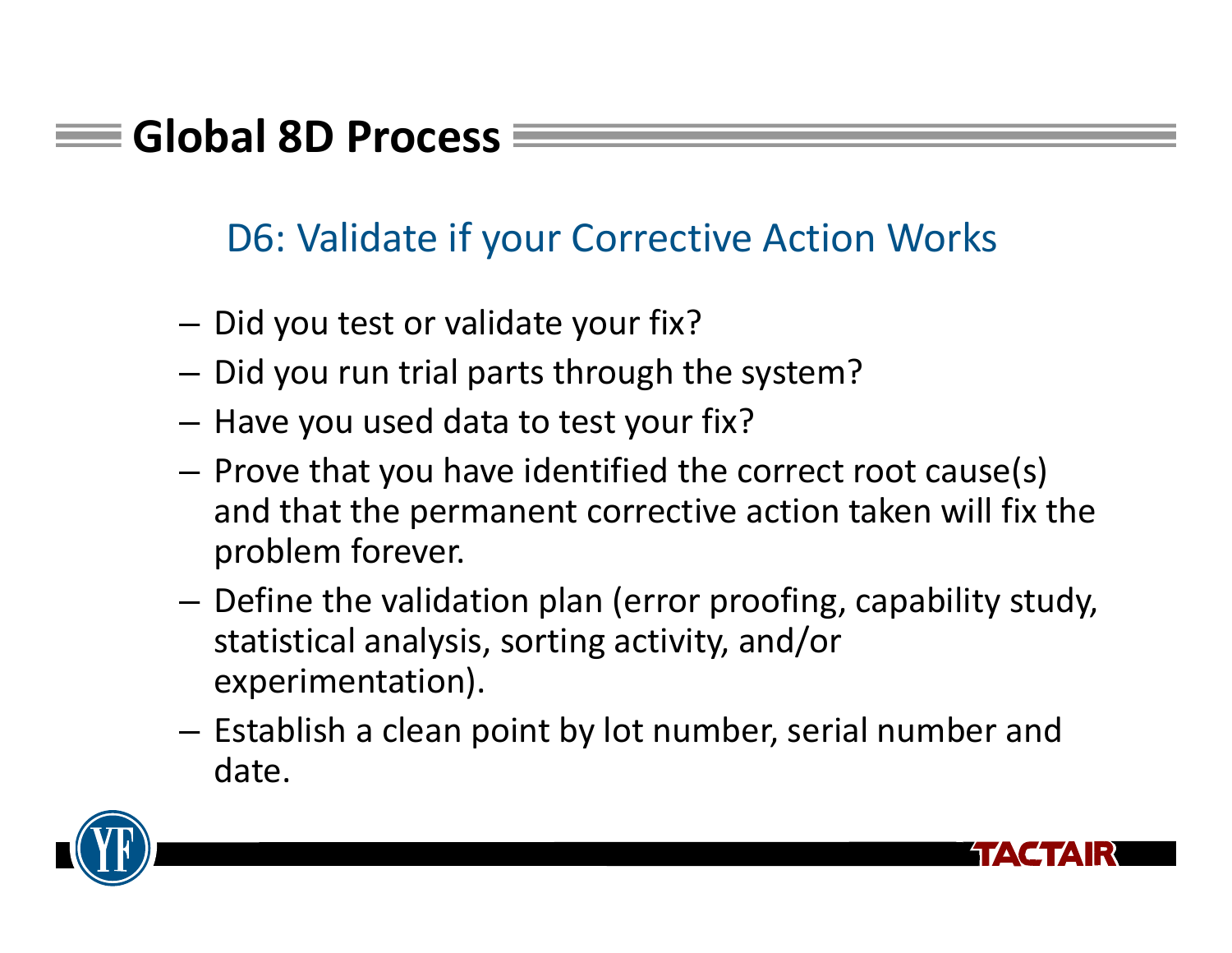# D7: Verify and Monitor Ongoing Corrective Action Effectiveness

- Use your tools. LPA (Layered Process Audit). Is the fix still in place?
- – What have you done to ensure your fix will be used on future production runs?
- Are procedures being followed?
- $-$  Does the system really work or did we do a great job of window dressing?
- – $-$  Include a read across to similar parts and processes.
- Standardize the "fix".
- –TFC/YF will audit CAR and may do an onsite audit.

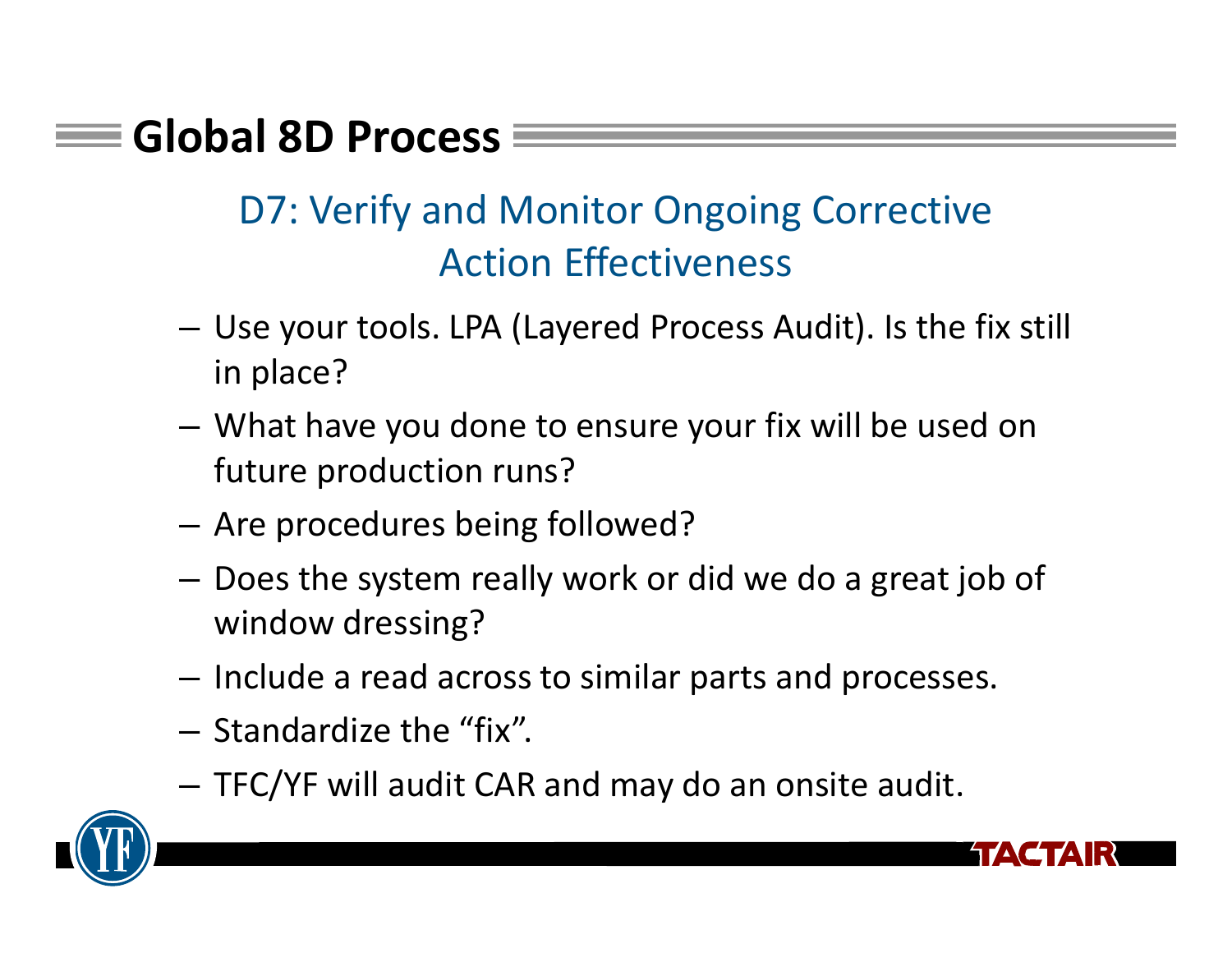#### D8: Congratulate the Team

- We appreciate your team's proactive response and communication on this important issue.
- Thank your team, encourage prevention, and learn from this process.
- – $-$  Establish a "Lessons Learned" database and close the loop with design engineering, quality, operations, manufacturing, and supplier management.



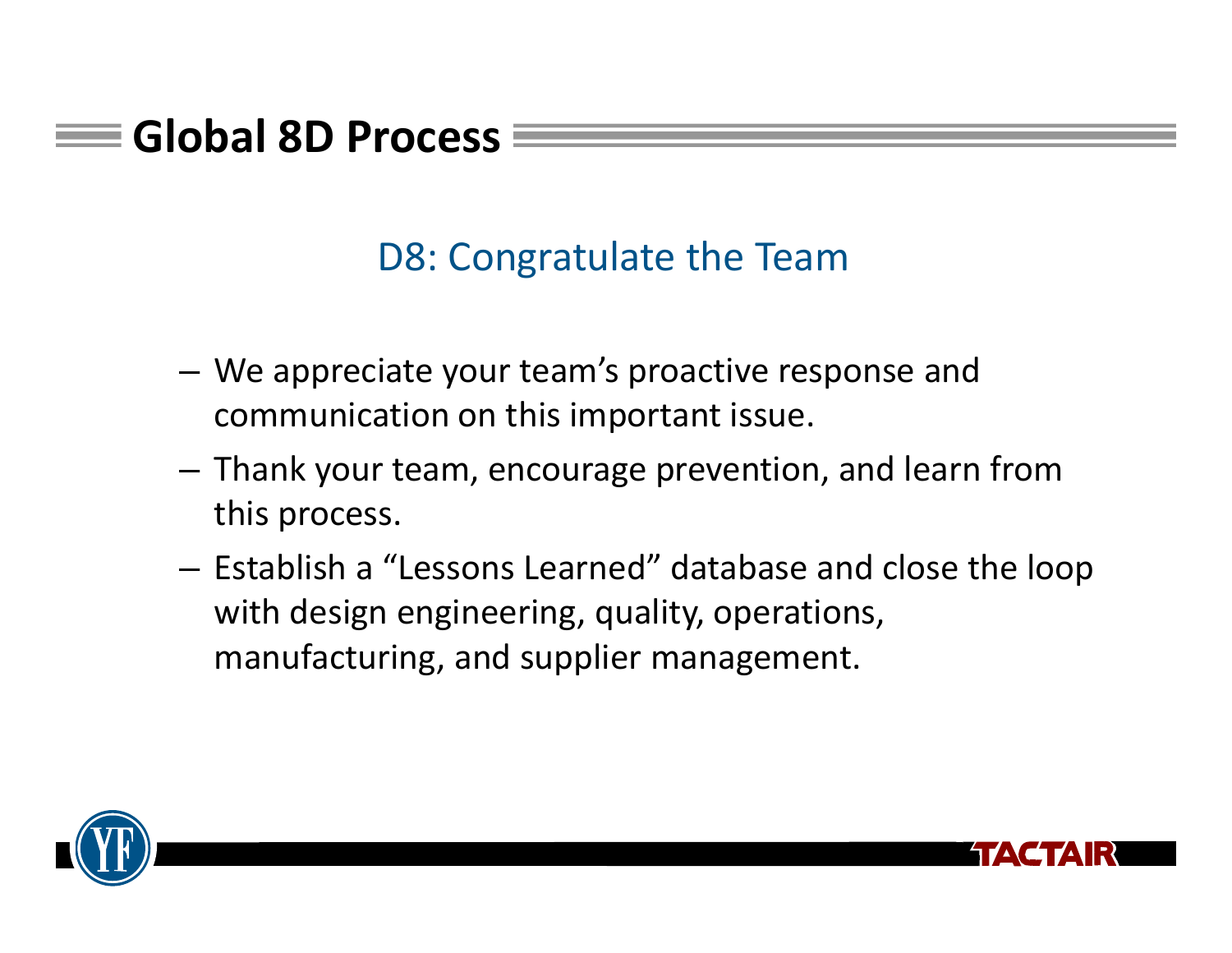# **Quality Rejection Process: YF/Tactair's Role**

- We write <sup>a</sup> Discrepant Material Report (DMR) and assign supplier responsibility with the information available at the time.
- We may change responsibility due to new information.
- We want to work with you on root cause analysis and irreversible corrective action.
- Our goal is to prevent future problems.



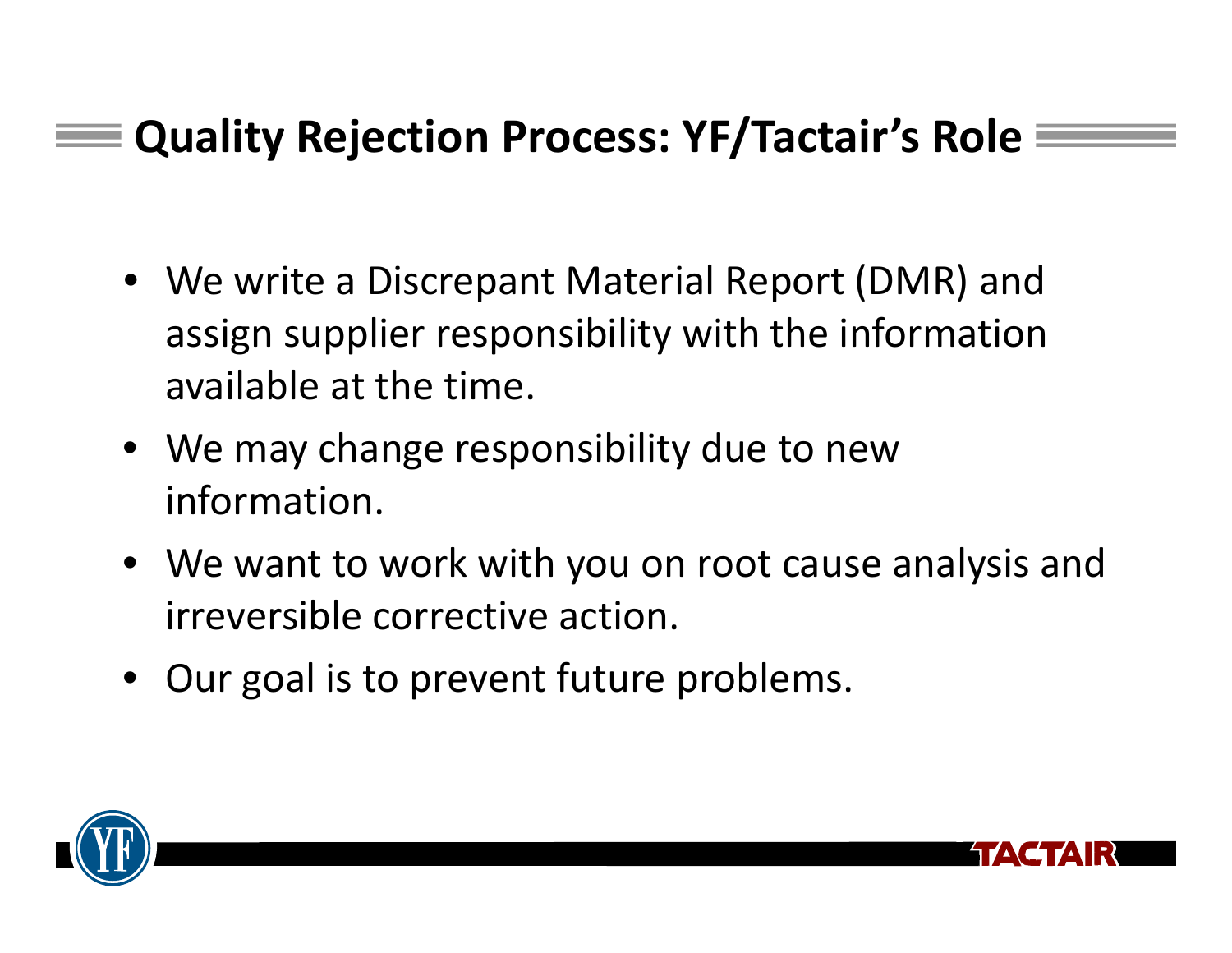# **All QARs Count**

- We do not distinguish between major and minor DMRs. Any issue will hold up customer deliveries, including paperwork rejects.
- We do categorize DMRs to help identify systemic issues.
- A "Use As Is" disposition does not mean that the issue is not important.
- When possible, we will return parts to you. If we cannot, we will send digital pictures or other supporting information.



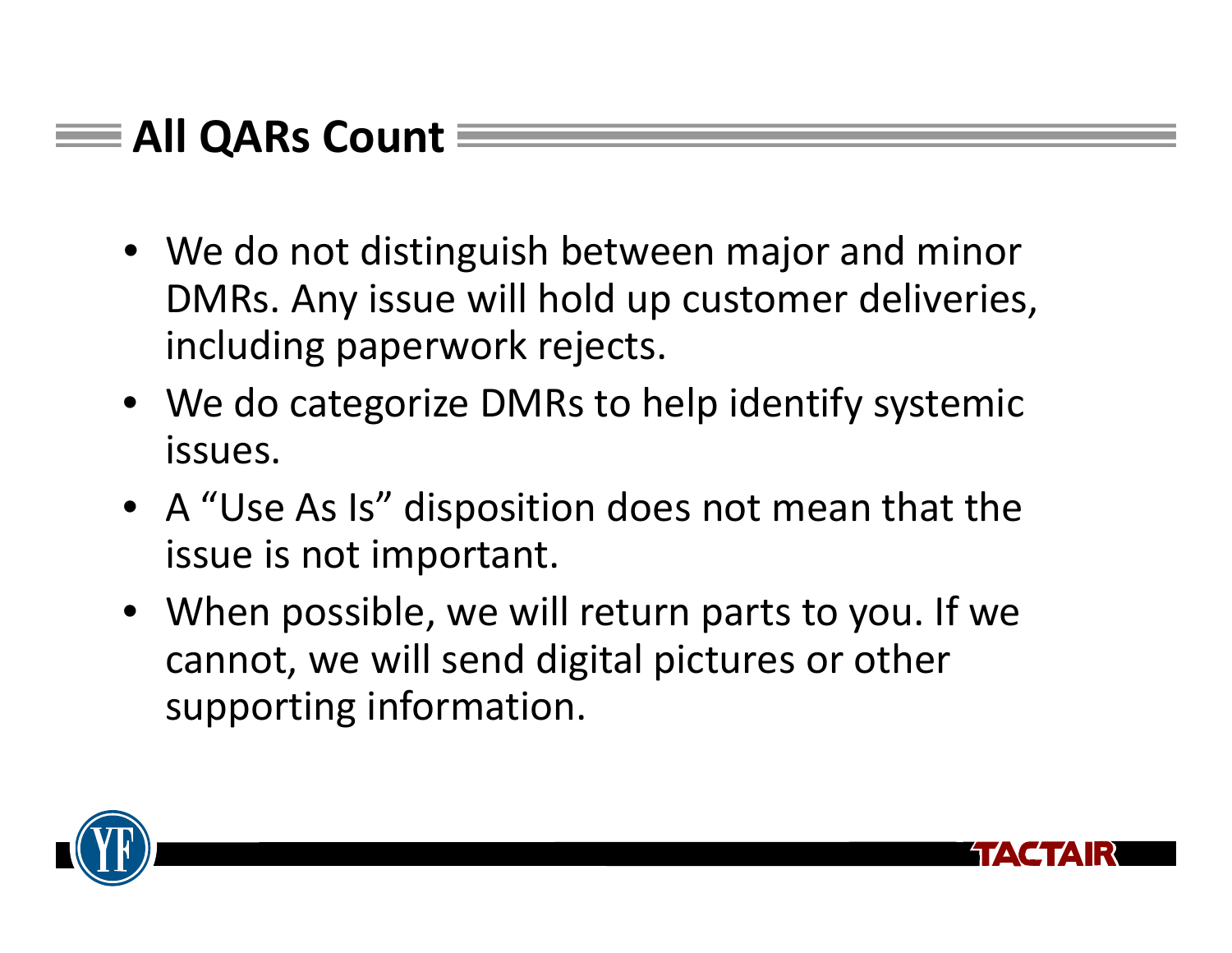## **No Repeat Issues**

- The true metrics of successful corrective actions are no repeat issues and prevention of similar issues.
- Corrective actions will be assessed on their ability to help us avoid future problems.
- Corrective actions will be verified by <sup>a</sup> YF/TFC SQE upon next visit to your facility.